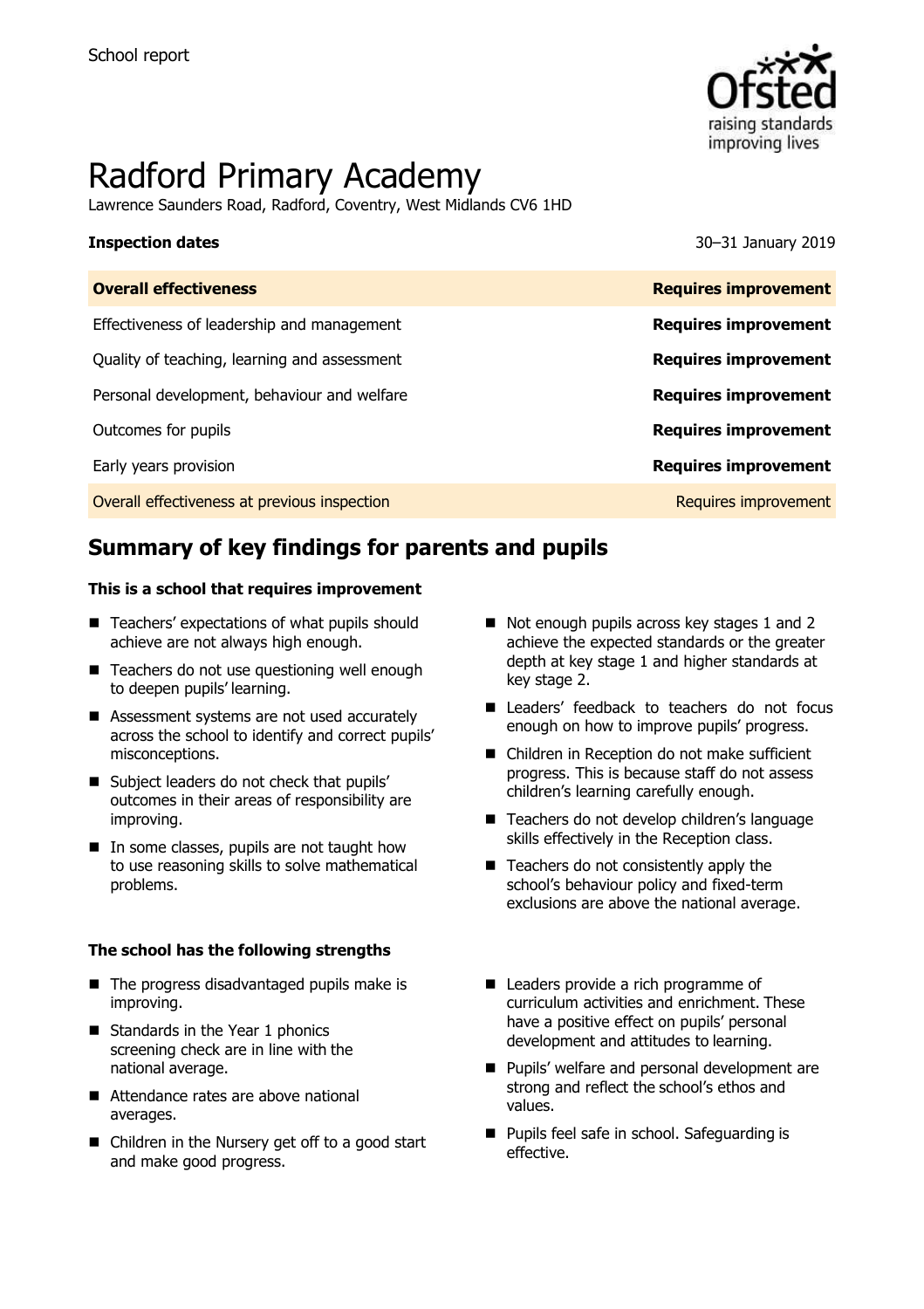

# **Full report**

### **What does the school need to do to improve further?**

- Improve the effectiveness of leadership and management by ensuring that:
	- assessment systems are followed and applied by all teachers across the school to support pupils in making better rates of progress
	- improvement targets set for teachers help them understand how pupils could be making better progress
	- subject leaders better support teachers to improve pupils' outcomes in their areas of responsibility.
- **IMPROM** Improve the quality of teaching learning and assessment to secure better outcomes for pupils by ensuring that:
	- teachers have higher expectations of what pupils should achieve
	- teaching challenges all groups of pupils so that more pupils reach the higher standards at the end of key stage 2
	- pupils' misconceptions are identified and corrected in lessons to improve pupils' progress
	- pupils are taught how to apply problem-solving and reasoning skills in mathematics
	- teachers ask questions that deepen pupils' understanding.
- $\blacksquare$  Improve behaviour by ensuring that:
	- all staff follow and apply the school's behaviour policy
	- there is a reduction in the number of fixed-term exclusions.
- Improve the quality of early years provision by ensuring that:
	- adults assess children's learning precisely and use this information to move their learning on
	- adults improve children's speaking skills, especially those who have limited language acquisition, so they can access the wider curriculum.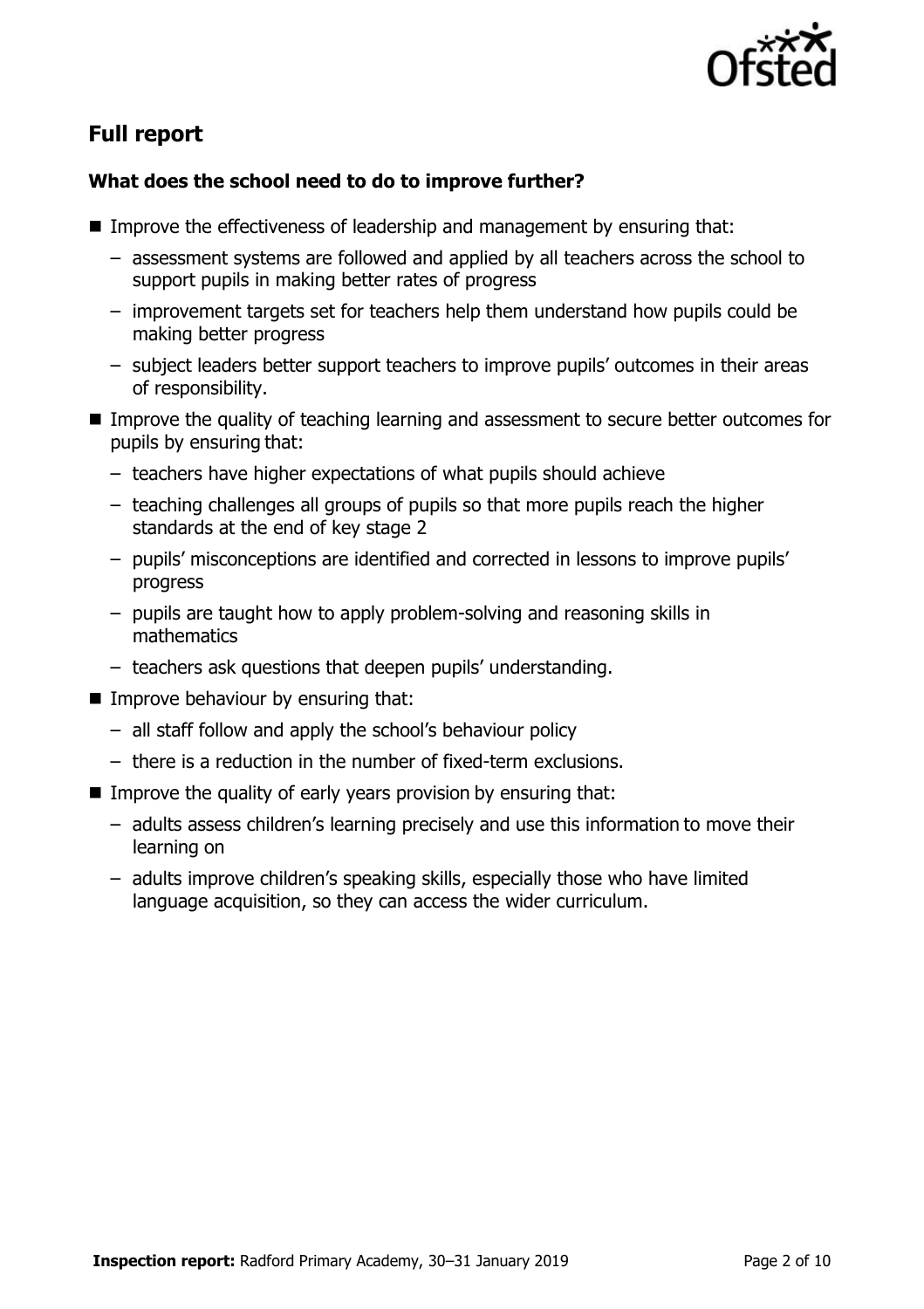# **Inspection judgements**

### **Effectiveness of leadership and management Requires improvement**

- There has been some disruption to teaching over the past year, particularly across early years and key stage 1. Leaders have challenged weaker teaching, which has resulted in some staff changes. Managing this process has had an undoubted impact on improving the quality of teaching and outcomes across the school. Despite these challenges, leaders remain determined to improve the school.
- Leaders generally have an accurate view of the quality of education. Priorities identified in the school's learning improvement plan are focused on the correct areas for development. However, some of the actions taken have not improved the quality of teaching and pupils' outcomes quickly enough.
- Leaders, supported by the multi-academy trust, are monitoring the quality of teaching and supporting teachers to improve their practice. However, improvement targets set for teachers do not always help them understand how pupils could be making better rates of progress. As a result, the quality of teaching is not yet good and remains variable particularly across key stage 1 and early years.
- Although leaders keep detailed assessment information about pupils' progress, because they have not insisted that teachers follow the school's assessment systems correctly, this information is often inaccurate. Furthermore, leaders do not always check pupils' assessments against the work in their books. Too often pupils' misconceptions go undetected and they repeat work that is too easy. As a result, their progress stalls, particularly in mathematics.
- Subject leaders have a clear view of the strengths and priorities for improvement in their areas of responsibility but have not yet started to measure the impact of their work on improving outcomes for pupils.
- Additional special educational needs funding is used effectively to ensure that pupils with special educational needs and/or disabilities (SEND) are supported well. The special educational needs coordinator has a good understanding of the pupils who need additional support. She carefully tracks the progress that these pupils make and ensures that their individual needs are identified at an early stage. Consequently, the education for these pupils is improving.
- Since the last inspection leaders have carried out a pupil premium review. Detailed plans are now in place and funding is sharply targeted to support these pupils in overcoming identified barriers to their learning. The current achievement of disadvantaged pupils in most year groups has improved.
- Leaders have planned a well-balanced curriculum that provides appropriate emphasis on developing pupils' skills through a range of subjects. Leaders widen opportunities for developing pupils' interest and enjoyment of the curriculum by providing activities such as theatre visits, re-enactments of the Coventry Blitz and visits by local artists.
- Leaders and staff support pupils' spiritual, moral, social and cultural understanding through a core set of values. These values are integral to the British way of life and pupils learn to respect and understand all major faiths, beliefs and cultures. As a result,



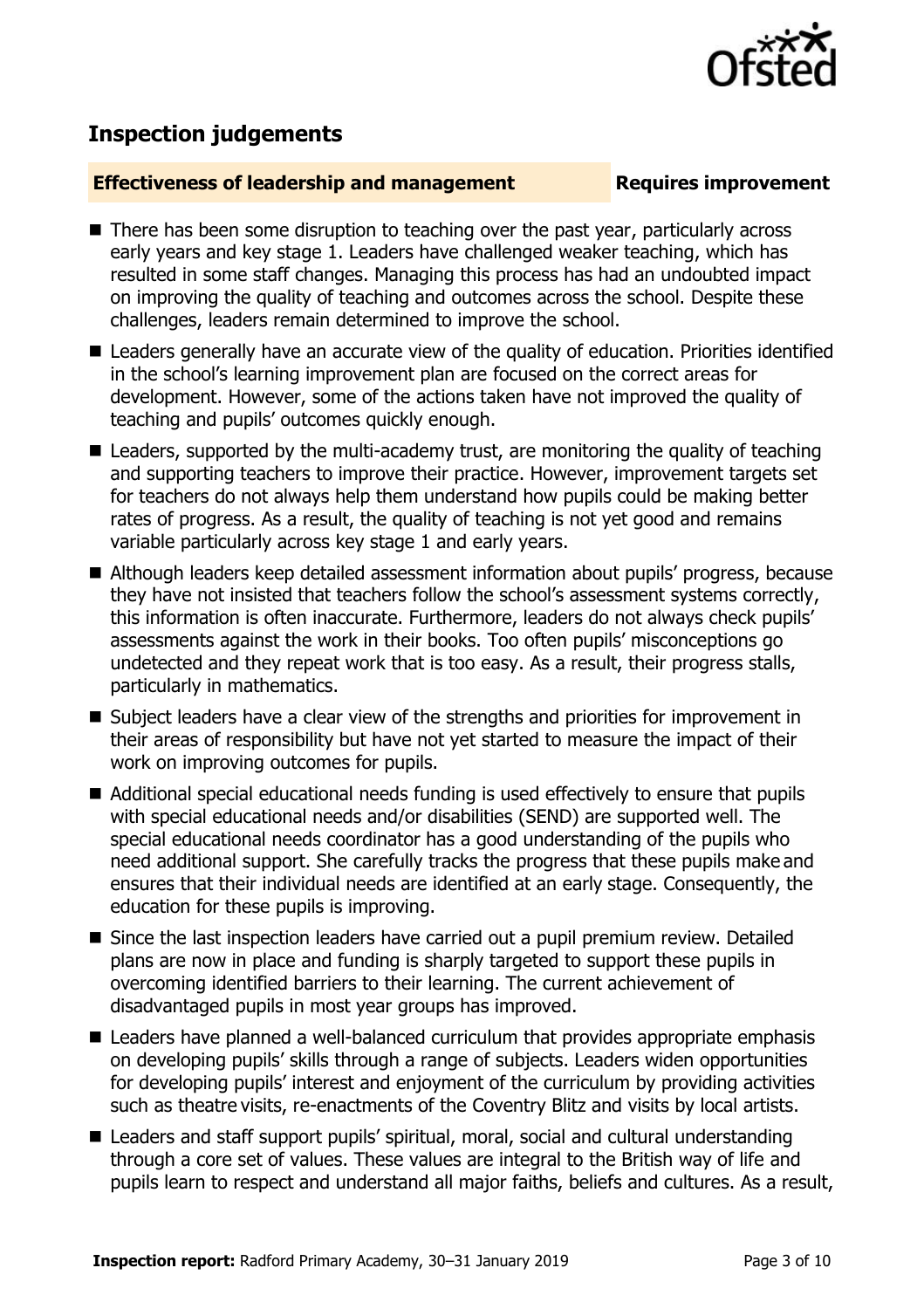

pupils are very well prepared for life in modern Britain.

■ Leaders ensure that additional funding for sport and physical education (PE) is well used to increase pupils' fitness and participation in physical activity. For example, many pupils benefit from the range of sports activities provided by the school and all pupils take part in 'the daily 5-minute run'.

#### **Governance of the school**

Governors are committed to the school. They have a range of skills and understand their roles and responsibilities, for example, regarding safeguarding. They meet with school leaders and visit classrooms on a regular basis. Governors have provided effective ongoing support and challenge to school leaders and know the school's strengths and weaknesses and how standards compare with those of other schools. They have carried out an external review of pupil premium spending and now make sure that leaders have the necessary resources to implement effective interventions and support for disadvantaged pupils.

#### **Safeguarding**

- The arrangements for safeguarding are effective.
- Leaders make the necessary statutory checks and follow government quidelines to ensure that staff are safe to work with children. Governors are well informed of safeguarding issues and meet regularly with staff to ensure that they fulfil their responsibilities.
- Training for all staff is up to date and includes protecting pupils from radicalisation and exploitation. All staff know how to apply child protection procedures and relevant updates are provided in regular staff briefings.
- The school's family worker and the staff responsible for safeguarding are vigilant about pupils' welfare. Good relationships with parents mean that staff have a good knowledge of individual pupils and families. They use this to identify quickly when changes in a pupil's circumstances or behaviour should be reported to senior leaders. This ensures that pupils and their families receive timely and effective support.

#### **Quality of teaching, learning and assessment Requires improvement**

- Teaching is not yet good enough across early years and key stage 1. Teaching across key stage 2 is more stable. However, there is not enough good teaching to ensure that pupils reach their full potential. This is because teachers do not have high enough expectations of what pupils can achieve. Teachers do not extend pupils' existing skills quickly enough. As a result, too few pupils deepen their understanding and reach the higher standards at the end of key stage 2.
- Teachers do not use the assessment information they gather during lessons to identify accurately pupils' misconceptions. In a number of classes, some pupils' errors go undetected and they do not make the progress they are capable of.
- In lessons teachers do not use questioning carefully enough to check pupils' learning or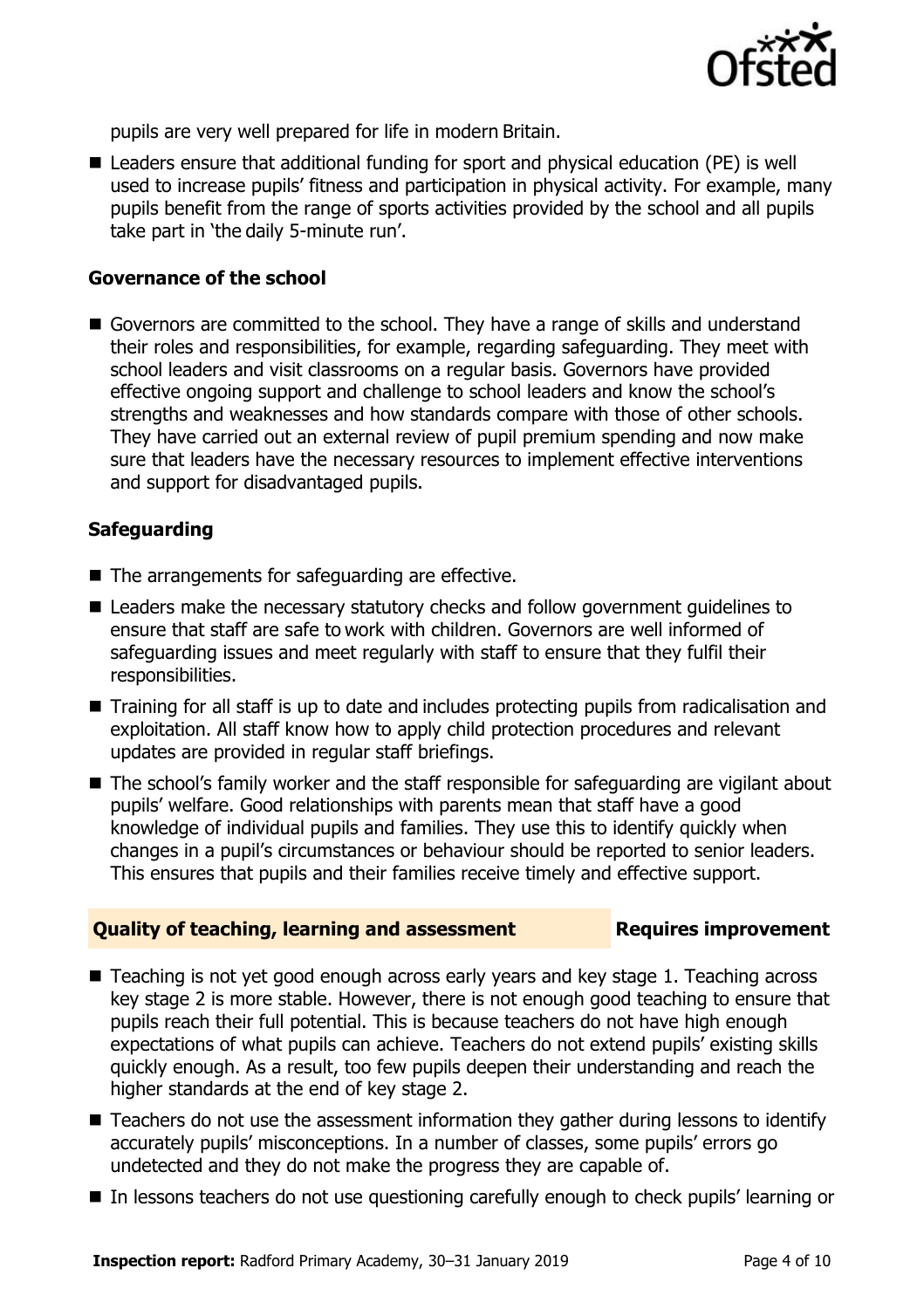

to find out if the work is challenging enough. Often pupils spend too much time waiting for the teacher or completing tasks they can already do before moving on to work that is at the right level.

- In mathematics lessons pupils work on problem-solving tasks. However, teachers do not teach pupils how to develop their problem-solving and reasoning skills. Therefore, pupils struggle to complete these problems successfully when working independently.
- The English curriculum ensures that pupils are taught how to write in a range of different styles using a variety of texts. Pupils also practise their writing skills in a range of other subjects. However, on occasions, adults do not support pupils well enough in improving their use of language. This prevents them from making better vocabulary choices.
- The teaching of grammar, punctuation and spelling has been further developed since the last inspection. Pupils are taught a range of grammar skills and confidently correct spelling mistakes in their books. As a result, more pupils are reaching the standard expected of them in writing at the end of key stage 2.
- $\blacksquare$  The teaching of phonics across Year 1 is effective because of the structured approach implemented by the school. As a result, the proportion of pupils meeting the expected standard in the phonics screening check at the end of Year 1 is in line with the national average.
- Year 2 pupils who read to inspectors said they enjoyed reading. They demonstrated that they understood phonic sounds and used these to help them read words they found difficult. Year 6 pupils also said they enjoy reading and using the school library. They know how to use dictionaries to look up words they are not sure about.
- **Pupils with SEND are supported well in most lessons. They benefit from working in** small groups and with an additional adult when necessary. There are occasions when pupils do not work as independently as they are able and this limits their progress.

#### **Personal development, behaviour and welfare Fig. 2.1 Requires improvement**

#### **Personal development and welfare**

- The school's work to promote pupils' personal development and welfare is good.
- **Pupils'** emotional and social development is well supported. Good relationships exist between pupils and staff. As a result, pupils are keen to do their best and to be successful.
- **Pupils told inspectors that they feel safe in school and they were able to describe the** risks involved with internet use and social media.
- $\blacksquare$  A pupil survey carried out by the school in the summer term 2018 identified a number of pupils who were being bullied. Leaders took positive action and supported pupils with their concerns. Pupils spoken to during the inspection knew what bullying was and how to share any concerns they may have with staff. They felt confident that these concerns would be dealt with.
- Pupils talked to inspectors about their well-developed understanding of how to keep healthy. Year 6 pupils talked confidently about devising a health plan in order to look after their physical and emotional well-being. They told inspectors this would include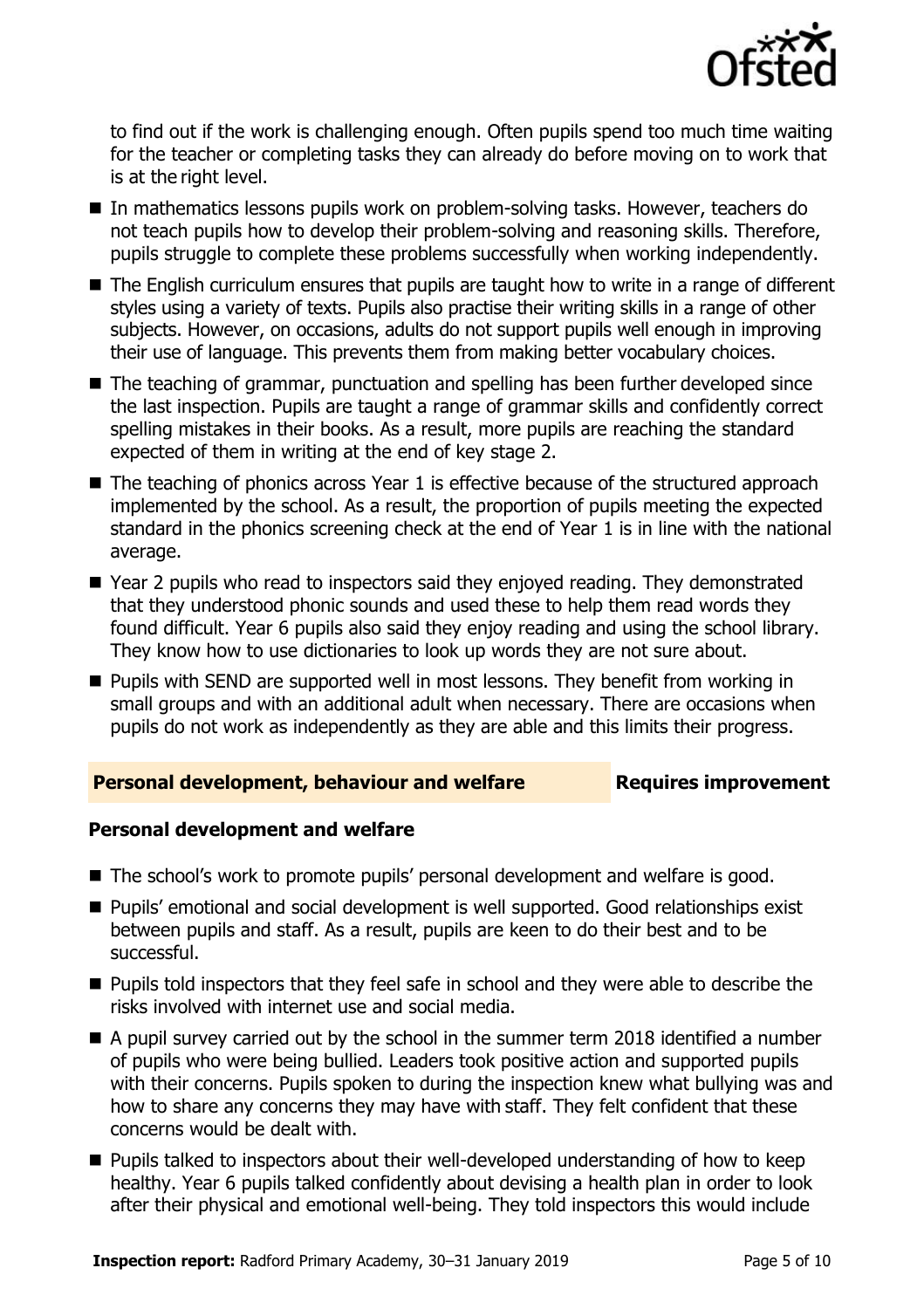

eating healthy food and taking regular exercise.

### **Behaviour**

- The behaviour of pupils requires improvement.
- There have been a high number of fixed-term exclusions over the past three years. Although there has been a slight reduction in the autumn term 2018, the number remains too high over time.
- Staff do not follow and apply the school's behaviour policy consistently across the school. Consequently, on occasions pupils' behaviour is not dealt with and they behave inappropriately. Pupils spoken to during the inspection also felt that behaviour at times was not good enough.
- Where teaching is not well directed, pupils lose focus or become distracted. Where this is the case, pupils do not demonstrate the necessary independence in their learning to take the initiative or be self-reliant.
- The school's strong challenge and support for families ensures that attendance levels are above the national average.
- **Pupils behave sensibly and follow instructions in the breakfast club and derive benefit** from this enjoyable start to the day.
- **Parents' views about behaviour are mixed. A number of the parents who completed** Ofsted's online questionnaire, Parent View, did not feel that the school makes sure that its pupils are well behaved. However, in a parental survey carried out by the school last year, the majority of parents felt that the school did ensure that pupils behaved well.

### **Outcomes for pupils Requires improvement**

- The proportion of pupils, including disadvantaged pupils, achieving the expected standards in reading, writing and mathematics at the end of both Year 2 and Year 6 are below the national average. As a result, too few pupils are well prepared for the next year group or stage in their education.
- In the 2017 and 2018 national assessments too few pupils reached greater depth at the end of key stage 1 or the higher standards at the end of key stage 2. Currently, the school's assessment information indicates that too few pupils are working at the higher standard across most year groups.
- Pupils' progress at the end of Year 6 is in line with the national average. Current pupils across the school are now making better rates of progress. However, this is not sufficient to ensure that enough pupils are achieving at the standards expected for their age in reading, writing and mathematics in most year groups.
- Interventions that have been put in place are beginning to have an impact on pupils' achievement, particularly for disadvantaged pupils and those with SEND. As a result, these pupils are making better rates of progress.
- $\blacksquare$  The proportion of pupils reaching the expected standard in the Year 1 phonics screening check in 2018 was in line with the national average. This has been the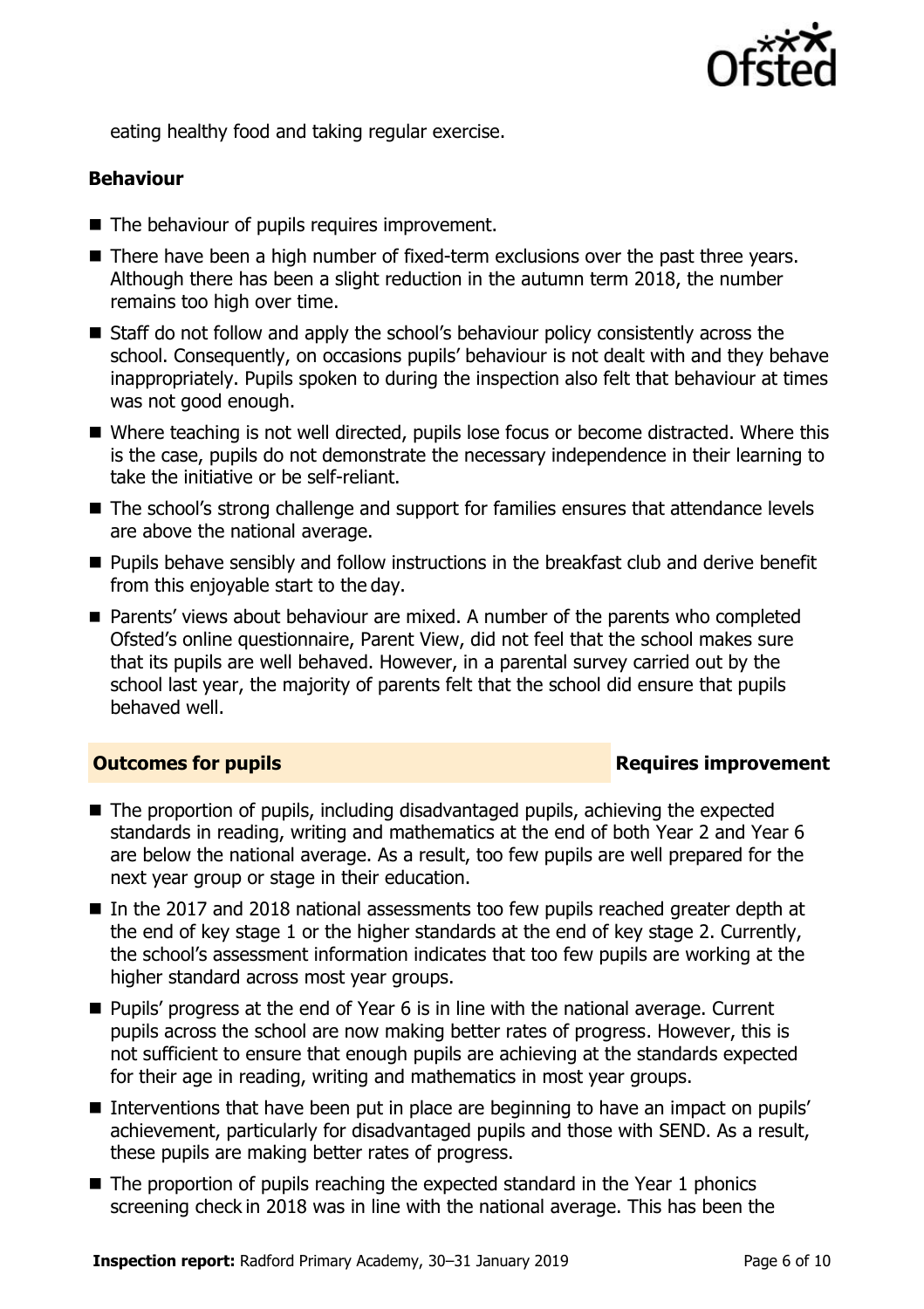

case for the past two years.

### **Early years provision**

- The majority of children come to school with skills that are below those typical for their age. Many of these children are catching up. However, the proportion of children meeting the good level of development, the standard expected at the end of early years, is below the national average. There is more to do to ensure that a greater proportion of children make better progress and are ready for learning in Year 1.
- Children make slower progress in the Reception class than in the Nursery because teaching does not meet their differing needs well enough. In the Reception class, adults do not use assessment information well enough to capture what children are achieving and, as a result, interactions do not help to consolidate or deepen their learning. This means that the improvement in their skills is not good enough. In contrast, adult interventions in the Nursery are timely and helpful. Adults question children skilfully to check their understanding and use this information well to plan a wide range of interesting and purposeful activities that motivate and engage children well.
- The teaching of phonics across the Reception class requires improvement. Teachers do not teach phonics strongly enough to develop the children's speaking skills and they struggle to sound out words correctly. As a result, this limits the pupils' language acquisition and development.
- Children behave well in the Nursery. There are well-established routines. They cooperate well with adults and each other and listen carefully to instructions. They are confident and enjoy their learning. However, behaviour across the Reception class, at times, is too boisterous and is not challenged quickly enough by staff.
- Staff have developed positive partnerships with parents. Parents are welcomed and encouraged to share their children's learning, for example taking part in the 'Teddy Bears' Picnic' organised by the staff.
- Leaders allocate additional funding to support those children who need it with their emotional and language development. This helps children who receive targeted support to settle into school routines well.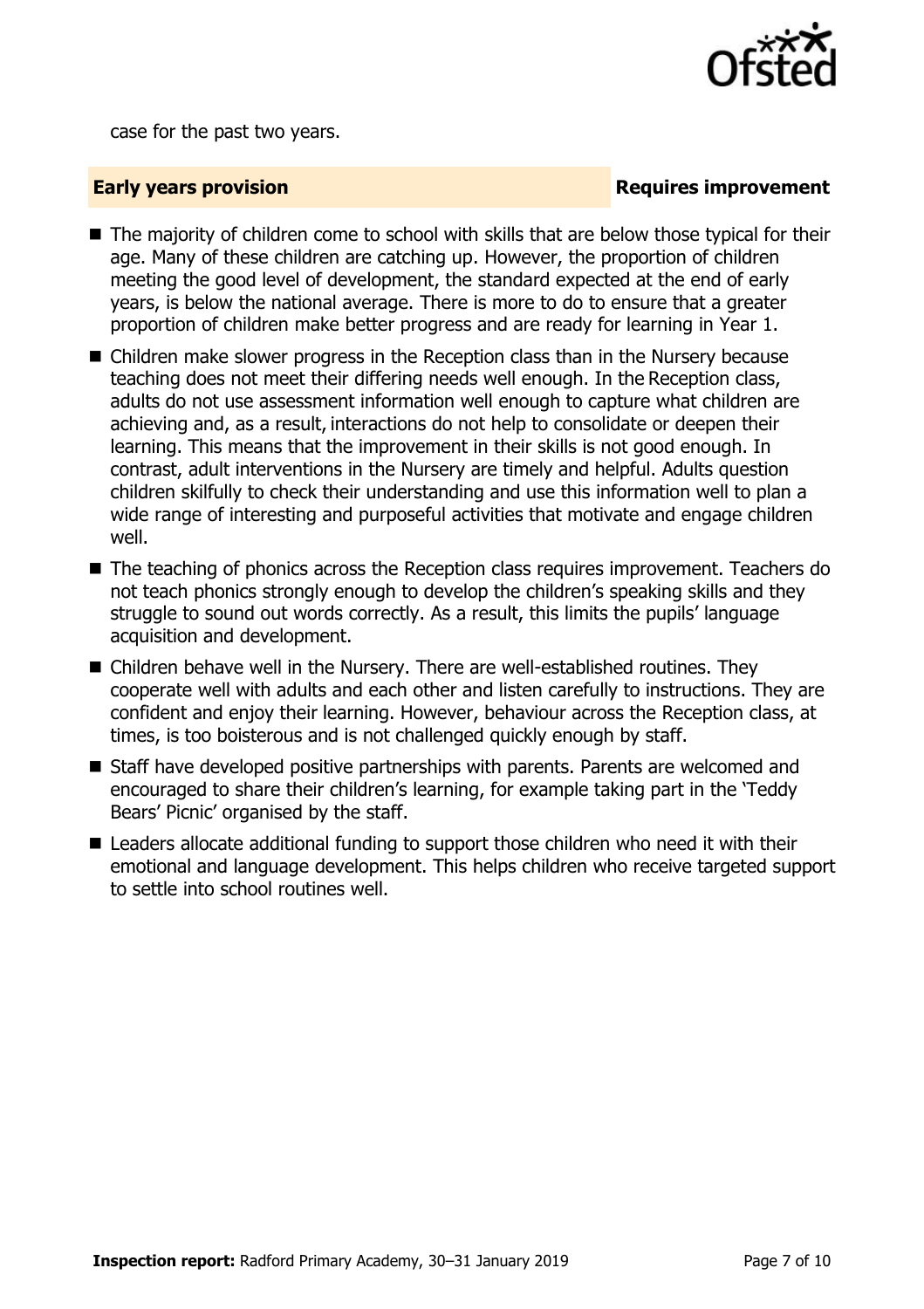

# **School details**

| Unique reference number | 140389   |
|-------------------------|----------|
| Local authority         | Coventry |
| Inspection number       | 10058487 |

This inspection of the school was carried out under section 5 of the Education Act 2005.

| Type of school                      | Primary                          |
|-------------------------------------|----------------------------------|
| School category                     | Academy sponsor-led              |
| Age range of pupils                 | 3 to 11                          |
| <b>Gender of pupils</b>             | Mixed                            |
| Number of pupils on the school roll | 224                              |
| Appropriate authority               | The governing body               |
| Chair                               | John Brodie                      |
| <b>Headteacher</b>                  | Lucie Buran                      |
| Telephone number                    | 02476 597234                     |
| Website                             | www.radfordprimaryacademy.org.uk |
| <b>Email address</b>                | school@radford.coventry.sch.uk   |
| Date of previous inspection         | 18-19 October 2016               |

### **Information about this school**

- This school is smaller than the average-sized primary school.
- The proportion of pupils with SEND is average.
- The proportion of disadvantaged pupils is above the national average.
- The proportion of pupils who speak English as an additional language is above the national average.
- $\blacksquare$  The school runs a breakfast club.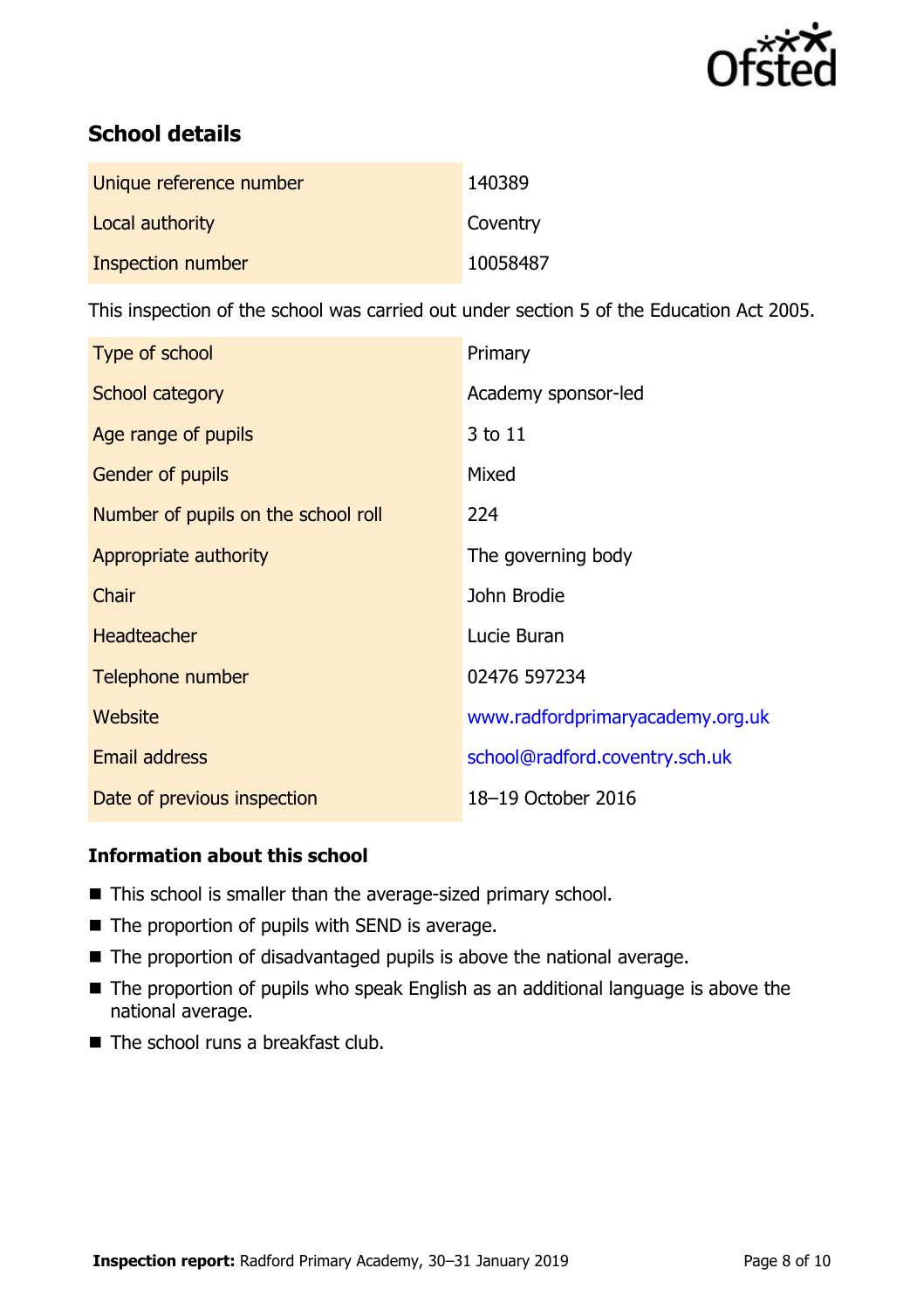

## **Information about this inspection**

- Inspectors observed lessons across a range of subjects and age groups and scrutinised pupils' written work. Some of the lesson observations were conducted jointly with the headteacher, deputy headteacher and multi-academy staff.
- **Inspectors held discussions with groups of pupils. Inspectors also spoke informally** to pupils in lessons, during breaks and at lunchtimes.
- Several documents were considered, including the school's self-evaluation and improvement plans. Inspectors also considered information about pupils' progress, behaviour, attendance and safety.
- Inspectors listened to a small number of pupils read and talked to them about their reading.
- The lead inspector met with two members of the governing body and spoke to representatives from the multi academy trust and the local authority.
- Inspectors evaluated 11 responses from Ofsted's online questionnaire, Parent View. Inspectors also considered five free-text responses from parents and the 23 responses to Ofsted's staff questionnaire. No responses were received from Ofsted's pupil questionnaire.

### **Inspection team**

Kerry Rochester, lead inspector **Canadia** Ofsted Inspector Diana Pearce **Ofsted Inspector**